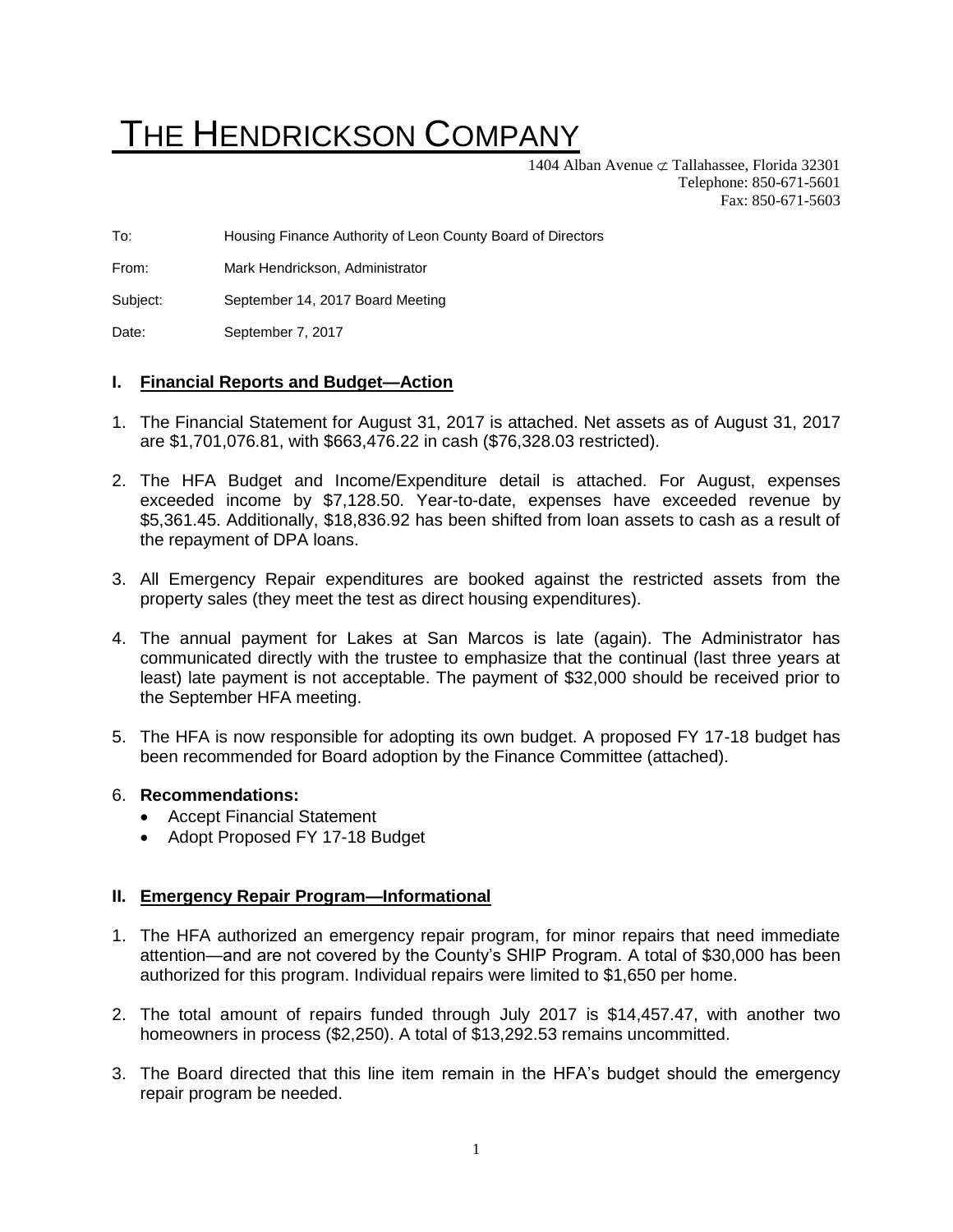4. Mr. Lamy indicated that the County wished to continue the program at no administrative cost to the HFA. Beginning October 1, this will require an agreement and procedures so that the expenditures can be audited by the HFA's auditor. The basic concept will be to identify the procedures in an MOU, which would detail intake procedures, eligibility, and reporting—with the HFA advancing funds periodically so that the County would be paying vendors, not the HFA.

# 5. **Recommendation:** None.

# **III. Real Estate—Informational**

- 1. The Real Estate Division is responsible for selling surplus properties designated for affordable housing, with proceeds of the sale coming to the HFA.
- 2. At the request of the Real Estate Division, the HFA prioritized the properties (to avoid spending more money obtaining clear title than the property's value). Ms. McGhin has been asked to evaluate potential price reductions to induce sales.
- 3. Mitzi McGhin reports (no change for six months):
	- 114 Osceola Street: Sold 8-29-16 for \$34,100, with net revenue to the HFA of \$32,577.
	- 723 Frankie Lane Drive: Sold 12-1-16 for \$12,000, with net revenue to the HFA of \$11,300.
	- 278 Oakview Drive: Sold 1-5-17 for \$27,300, with net revenue to the HFA of \$26,525.
	- 2109 Holton Street: Sold 2-15-17 for \$6,500, with net revenue to the HFA of \$4,800.
	- Calloway Street Lot: Sold 3-30-17 for \$5,900, with net revenue to the HFA of \$5,200.
	- For sale signs placed on properties in Crown Ridge, with appraisals due December 2. Several inquiries have been received, but no interest shown after being given sales price.
- 4. Therefore, the total revenues to the HFA are \$80,402.
- 5. This month, Ms. McGhin reports that are not new sales or interest in the properties.
- 6. **Recommendation**: None.

#### . **IV. Future Role of HFA—Informational**

- 1. On February 7, the BOCC passed amendments to the HFA's Ordinance, and an accompanying Resolution, that grant significant independence to the HFA.
- 2. The Finance Committee chaired by Mr. Gay met to begin planning for the transition. The Action Plan for transition was approved by the HFA in April.
- 3. A revised contract with The Hendrickson Company to act as Administrator/Financial Advisor was approved in May.
- 4. Chairman Rogers, Mr. Hendrickson, Mr. Lamy and Ms. Barnes met on August 2 to discuss the ongoing relationship between the County and the HFA. The meeting was highly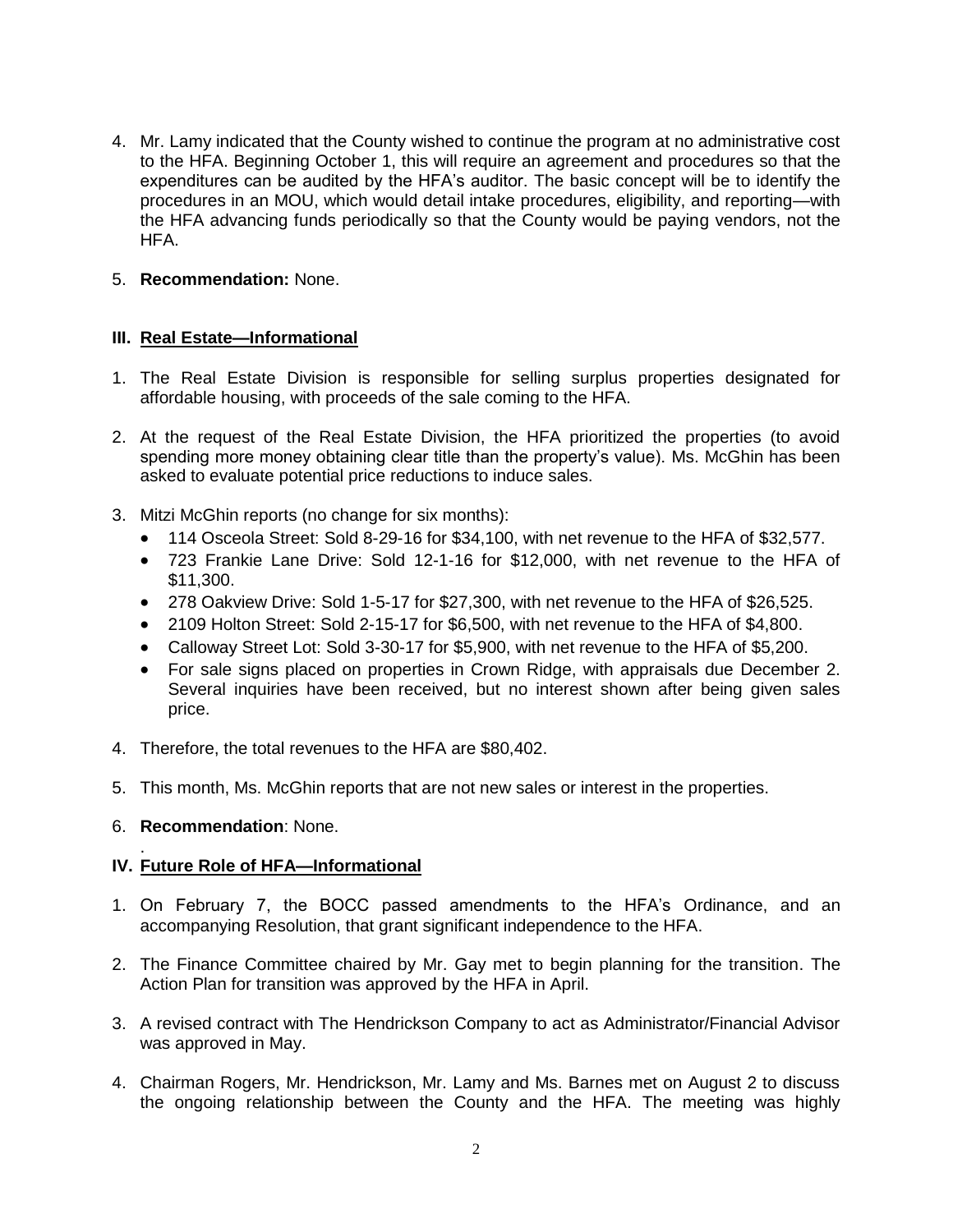productive, with most outstanding issues resolved. The County will draft an MOU for HFA consideration in October, which will detail various items, including the Emergency Repair Program, record retention, mailing address, and website issues.

- 5. Some initial information on implementation:
	- HFA to adopt its own budget in September
	- HFA to establish checking account and investment account with SBA Prime Fund, for transfer of funds and responsibilities on October 1
	- Accounting system using QuickBooks online to be established
	- Proper financial controls to be established, using combination of Mr. Gay, the Administrator, and the Board
	- General administrative duties and developer/citizen inquiries to be handled by the Administrator
	- General Counsel and the Administrator to develop proposed procurement and travel policies
	- Auditor to be hired in time to audit FY 17-18 HFA financials. RFQ to be designed after consultation with County on proper format for coordination with County audit.
	- "Evergreen" calendar to be established for action to make sure all functions performed when required
	- MOU with County needed to govern the Emergency Repair Program records retention, mailing address, and other matters.
- 6. **Recommendation**: None.

# **V. Legal Update—Action**

- 1. At the August 24 Special Meeting of the HFA, the Board voted to give a 30-day notice of termination to the Knowles & Randolph law firm. The termination will be effective September 25, 2017. The HFA needs to determine what legal services are required and how they will be procured..
- 2. If the HFA chooses to engage a new General Counsel, there are two options. First, the County Attorney's office (Dan Rigo) has advised that it is permissible to move to the firm ranked second in the 2016 RFQ process—Nabors, Giblin & Nickerson. Second, the HFA can issue a new RFQ.
- 3. The Finance Committee recommends that the HFA engage Nabors, Giblin & Nickerson as General Counsel, subject to the firm's agreement to "step into the shoes" of the existing contract (duties and fee schedule) for FY 17-18, with the contract and fees subject to renegotiation for FY 18-19. The Nabors, Giblin & Nickerson agreement would have an effective date of October 1, 2017.
- 4. The Administrator was directed to contact the firm, and they expressed their willingness to agree to these terms.
- 5. **Recommendation**: Accept recommendation of Finance Committee.